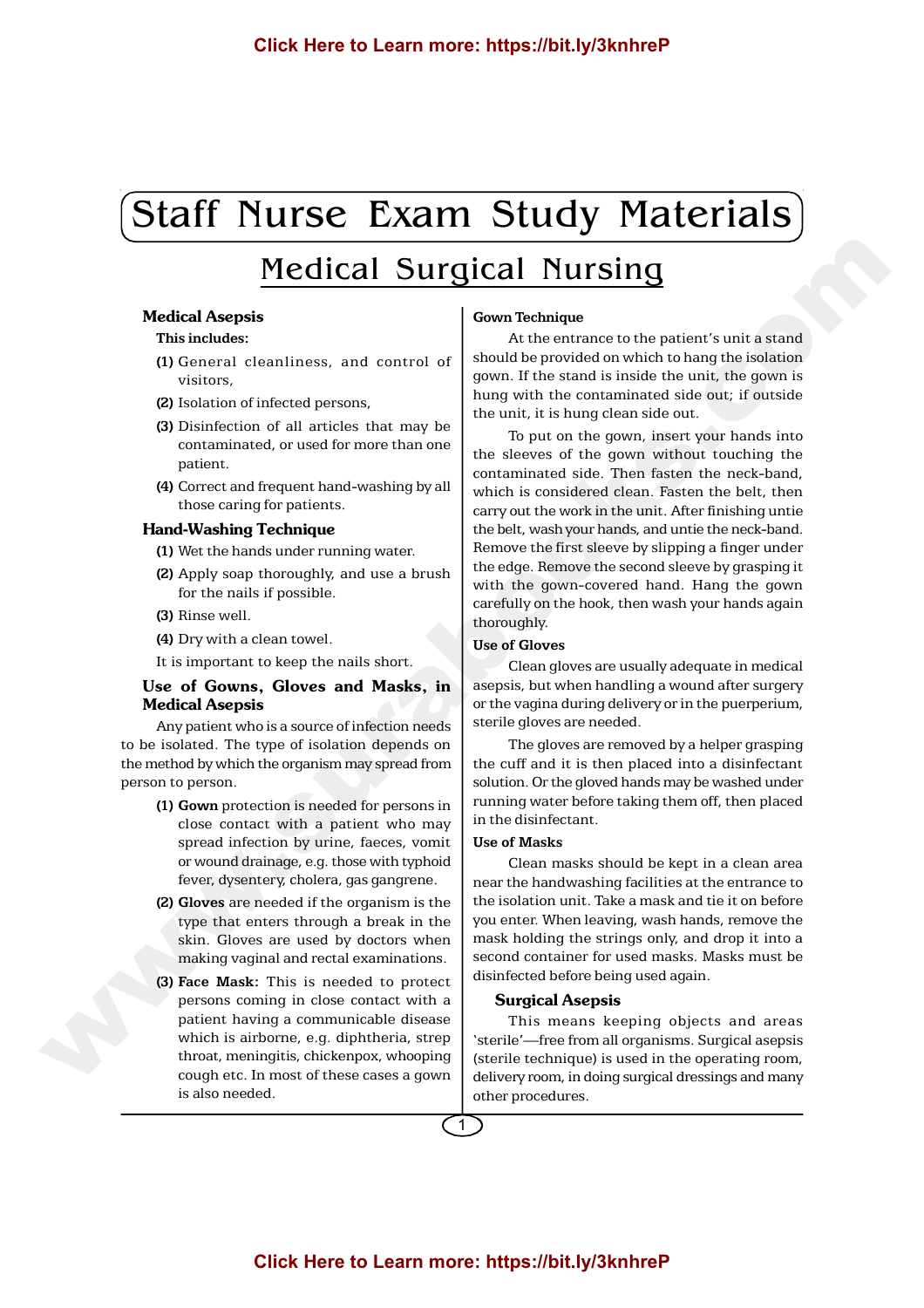## **SURA'S** Staff Nurse Exam

In surgical nursing the Health Worker must thoroughly understand the principles of surgical asepsis. She must be reliable in always keeping to these principles. She must know about the use and care of masks, gloves and gowns, the proper technique of hand-washing for surgical procedures, and the sterilizing and handling of sterile equipment.

# Masks, Gloves and Gowns for Surgical use **Masks**

A face mask is worn when doing any sterile surgical procedure. The purpose of the mask in surgical nursing is to prevent any germs from the Health Worker's respiratory tract from being breathed upon the wound or sterile articles. The mask should cover both nose and mouth of the wearer. It is made of two or more layers of material, either in rectangular or nose-bag shape, with tapes to tie at the back of the head. While being worn, the face-piece should not be touched. If it becomes wet with sweat or by sneezing, it should be changed. Do not speak more than necessary during surgery. www.surabooks.com

A fresh mask should be worn for each procedure. The mask should never be suspended around the neck nor put in the pocket.

After use, remove the mask, hold it by the tapes, and place it straight into antiseptic solution. At the end of each day, the used masks should be washed, dried, then folded with tapes outside and sterilised ready for use again.

In some hospitals, disposable masks are worn.

#### **Gloves**

Surgical gloves in various sizes are made of special thin rubber so that the surgeon may not lose the sense of touch. In clean operations they are worn to protect the patient, but in infected cases they protect the wearer also.

After use, gloves should be washed in cold water and then with soap and water. By filling the glove with water any holes can be detected. The gloves may be wiped dry or hung on a rack and turned to dry the inside as well.

Gloves that have small holes may be repaired for use by assistants but not given to the surgeon. To repair, turn the glove inside out, clean the site of the hole with petrol or benzene, then apply rubber solution, and stick on a clean rubber patch.

To prepare for sterilising, dust the gloves well both inside and out with glove powder. See that the roughened surface is on the outside (for better grip) then pair off the gloves. Turn back the cuffs 5 cm and place a small packet of glove powder just inside the right-hand glove. Place the pair of gloves in a glove packet marked with the correct size.

Disposable gloves are sometimes in use.

#### **Gowns**

Steam sterilised theatre gowns are worn by the scrubbed-up operating team, to prevent contamination of the sterile field by contact with clothing or skin. Unsterile but clean gowns are often worn by those persons in the operating room who are not scrubbed up.

For the surgeon and his assistant particularly, gowns should be made of close-woven material. For all those scrubbed up, the gowns must have sleeves which are long enough to fit under the gloves at the wrists. All gowns fasten at the back. An unsterile helper ties the tapes without touching the outside of the sterile gown.

After use, gowns are soaked in cold water if bloodstained, then hung to dry and sent to the laundry, or well washed in hot soapy water and ironed. Gowns to be sterilised must be folded and rolled up in such a way that only the inner surface is handled by the scrubbed-up person. They are packed in drums or bundles ready for autoclaving.

#### **Caps, Clothing and Footwear**

In the operating theatre, there must be no risk of introducing dust and dirt, especially any soil which may contain tetanus organisms. Therefore, every person entering must be wearing clean clothing, and put on clean theatre slippers or canvas shoes. These must be removed on leaving the theatre. The hair must be completely covered also, by means of a clean theatre cap.

#### Surgical Hand-Scrub

In all surgical work it is important to keep the hands and nails clean. Nails must be cut or filed very short. The surgical hand-scrub is necessary for the surgeon and those assisting at an operation, and for sterile procedures. However, it must be realised that hands can never be made sterile except by wearing sterile gloves.

2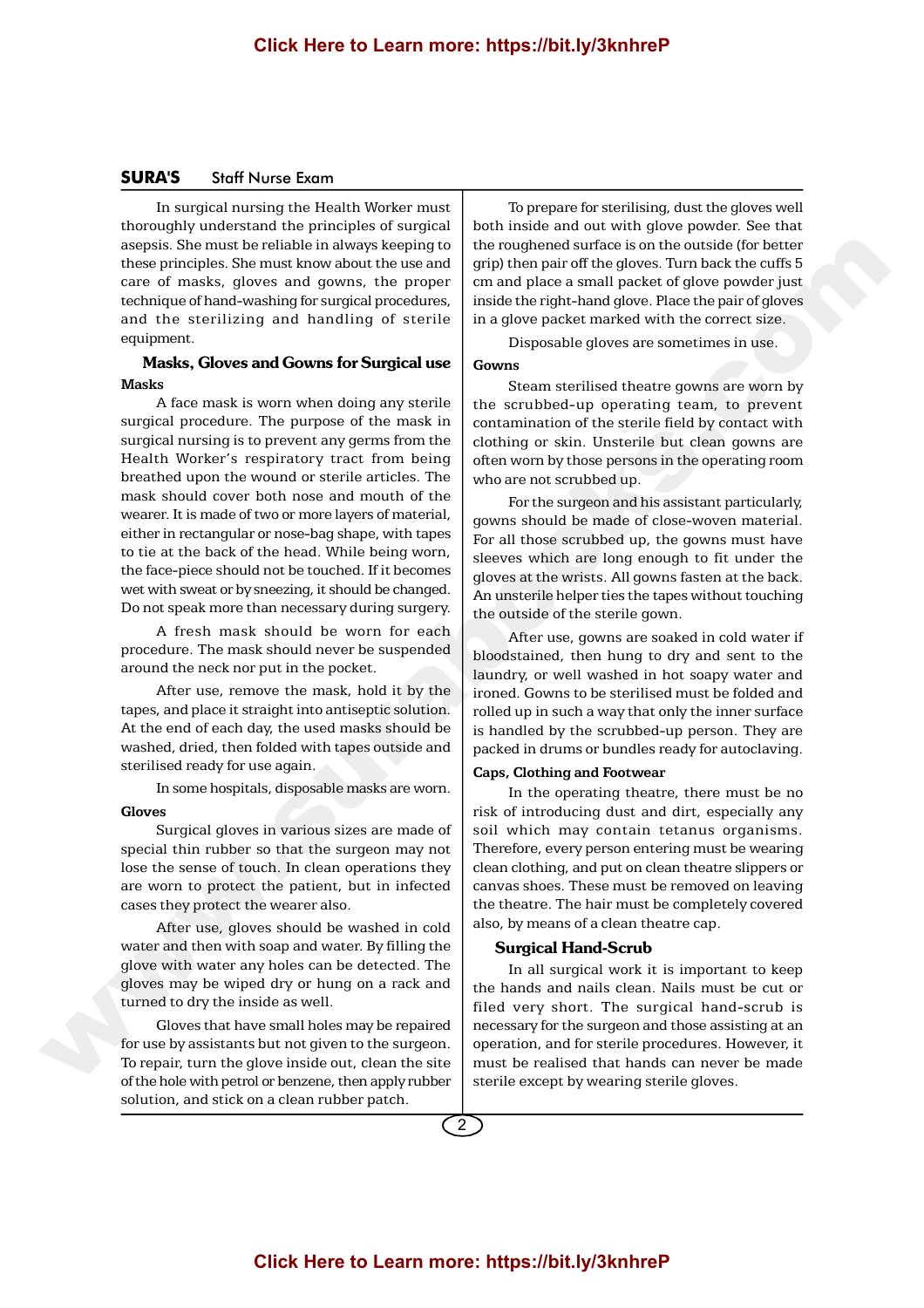#### **Requirements**

Running water,

Antiseptic soap or soap solution,

Sterile nail brush,

Sterile towel.

# **Method**

- **(1)** Wear a clean cap and then a clean mask.
- **(2)** Note the time. The procedure should take 10 minutes.
- **(3)** Wet the hands up to the elbows under running water.
- **(4)** Apply soap to make a good lather, and work it into the hands and arms, adding small amounts of water but not enough to remove the lather.
- **(5)** After 30 seconds, rinse thoroughly.
- **(6)** Apply more soap and this time use the brush. Pay special attention to the nails, finger tips and between fingers. Add more water in small amounts frequently, but keep up the lather, with more soap also. After the nails, fingers and hand, work up the arm, scrubbing gently with circular motions and finishing at the elbow. Repeat for the other arm. Ansalis and the main scale of the main scale and the main scale and the main scale and the main scale and the main scale and the main of the main of the main of the main of the main of the main of the main of the main of
	- **(7)** Rinse the arms and hands with forearms held up so that water does not run down from the elbows to the hands.
	- **(8)** Dry on a sterile towel, starting with the hands and moving upwards.

#### Wearing Sterile Gown and Gloves

- **(1)** Take hold of the gown at arms length with your scrubbed up hands, unroll, and slip your arms into the sleeves, asking a helper to tie the tapes at the back. Both you and the helper must be very careful not to touch the outside of the gown.
- **(2)** Dust your hands with sterile powder, and put on the gloves. Hold the first glove by the turned back cuff, and slip it on. Next insert the gloved fingers under the cuff of the second glove and slip it on. The cuff of each glove is then unfolded and pulled completely over the sleeve end of the gown.

There must be no gap at the wrist, and you must not touch the bare skin nor inside of glove or gown when scrubbed up.

The first scrubbed up person may help others by holding the sterile gloves for them to slip in their hands.

When scrubbed up, you must remember to touch only sterile things. The instrument table and whole field of operation is draped with large sterile cloths and towels. Helpers who are not scrubbed up may help to bring sterile supplies to the tables, keeping to the outside and using 'Cheatle forceps'.

# Handling of Sterile Articles

- **(1)** Always wear a mask when handling sterile articles.
- **(2)** Sterilised articles must be kept in sterile containers or on sterile towels, and kept covered till used. Never allow contact of unsterile with sterile articles.
- **(3)** Make sure there is no dampness, as this could make the things unsterile.
- **(4)** Never allow any unsterile article including the arms and hands, to pass over a sterile field.
- **(5)** Never touch the inside of a package or container with your fingers. Use the Cheatle forceps.
- **(6)** To pull a cork from a bottle of sterile fluid, take care not to contaminate the inside part of the cork nor inside the rim of the bottle. Replace it carefully.
- **(7)** When lifting a cover from a sterile container, lay it down with the inner side up, then replace it without delay.
- **(8)** To carry a sterile bowl or other container, hold it with your hands underneath, and do not touch the rim.

#### **Rules for use of Cheatle Forceps**

**(1)** The sterile jar holding the forceps must be cleaned, re-sterilised and filled with fresh antiseptic lotion daily. The Cheatle forceps should be cleaned and autoclaved or boiled.

3

# **SURA'S** Staff Nurse Exam